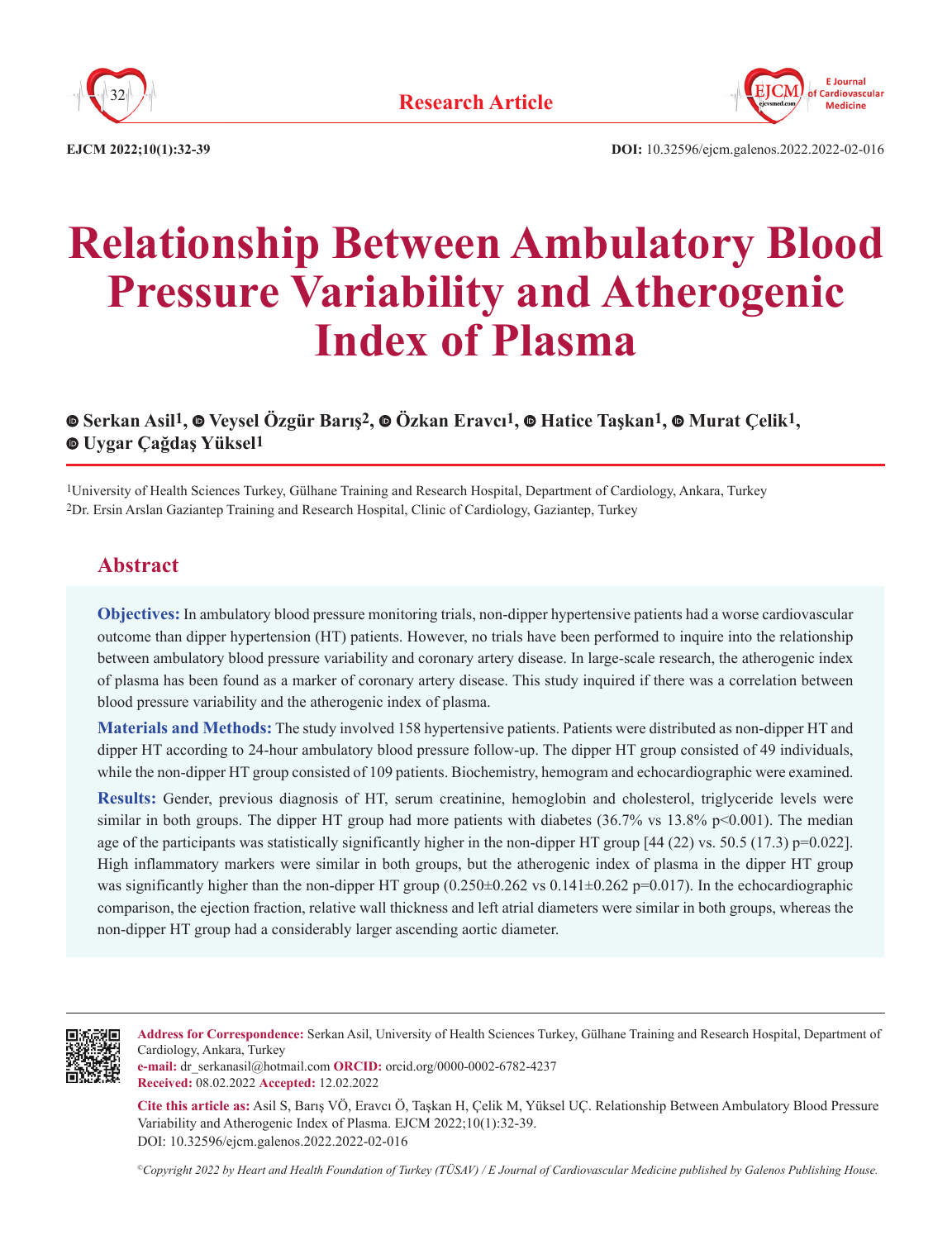





## **Abstract**

**Conclusion:** The atherogenic index of plasma, which is an important predictor of coronary artery disease, was found to be higher in the dipper HT group. This is the first study to inquire into the correlation between the atherogenic index of plasma and ambulatory blood pressure change.

**Keywords:** Ambulatory blood pressure variability, atherogenic index of plasma, coronary artery disease

## **Introduction**

Ambulatory blood pressure (ABP) monitoring is a method used in daily practice, giving information about the daily activities of hypertensive individuals and the blood pressure values during sleep $(1,2)$ . It also provides important information about the prognosis of hypertensive individuals and is recommended in patient follow-up<sup>(2)</sup>. In studies on ABP variability, it was shown that blood pressure showed circadian rhythm and decreased by 10% during sleep. Individuals who show this decline are classified as "dipper" and individuals who cannot show it as "non-dipper" $(2)$ .

Coronary artery disease (CAD) is still the primary cause of death worldwide and is affected by many risk factors such as diabetes mellitus (DM), smoking, dyslipidaemia, hypertension (HT), male gender and  $age^{(3-6)}$ . There was an increase in cardiovascular mortality in non-dipper HT individuals $(1,2)$ . However, there is no study investigating the relationship between ABP variability and CAD.

The logarithm of the ratio of triglyceride (TG) to high-density cholesterol (HDL) is used to estimate the atherogenic index of plasma (AIP), which has been shown to be an accurate indicator of  $CAD^{(7,8)}$ . This research aimed to see if there was an association between ABP variability and CAD using AIP, a CAD biomarker.

## **Materials and Methods**

#### **Study Population**

The ABP monitoring of 358 patients between September 2016 and September 2018 in the Department of Cardiology of Ankara Gülhane Training and Research Hospital was reviewed. Among the patients who were admitted to the cardiology clinic with the complaint of high blood pressure and were decided to have ABP monitoring, those without known CAD were included in the study. Individuals with missing information and normotensive are excluded from the study, 158 patients without CAD were included in the study. As a criterion for inclusion in the study, it was taken as hypertensive individuals over 18 years of age who were not known to have CAD, who did not use antihypertensive and antihyperlipidemic medication or did not have blood pressure control despite using drugs. Exclusion criteria were secondary HT, renal failure, known CAD, DM with known micro and macrovascular complications. The Gülhane School of Medicine Ethics Committee of the University of Health Sciences Turkey approved the study protocol (decision no: 18/217, date: 25.09.2018).

#### **Ambulatory Blood Pressure Monitoring**

Twenty-four-hour ABP monitoring was performed using BR-102 plus (Schiller, Switzerland) devices and analysed with the appropriate software. Daytime was defined as the time interval between 08:00 a.m. and 10:00 p.m., while night-time was defined as the time interval between 10:00 p.m. and 08:00 a.m. Daytime measures were taken every 30 min, and night-time measurements were taken every 60 min. Patients were advised to continue their daily routine and medication and were told that they should be inactive during the measurement.

Results of ABP monitoring were evaluated according to 2018 European Society of Cardiology hypertension guideline recommendations<sup>(2)</sup>. The diagnostic threshold for HT is  $\geq$ 130/80 mmHg over 24 h, average  $\geq$ 135/85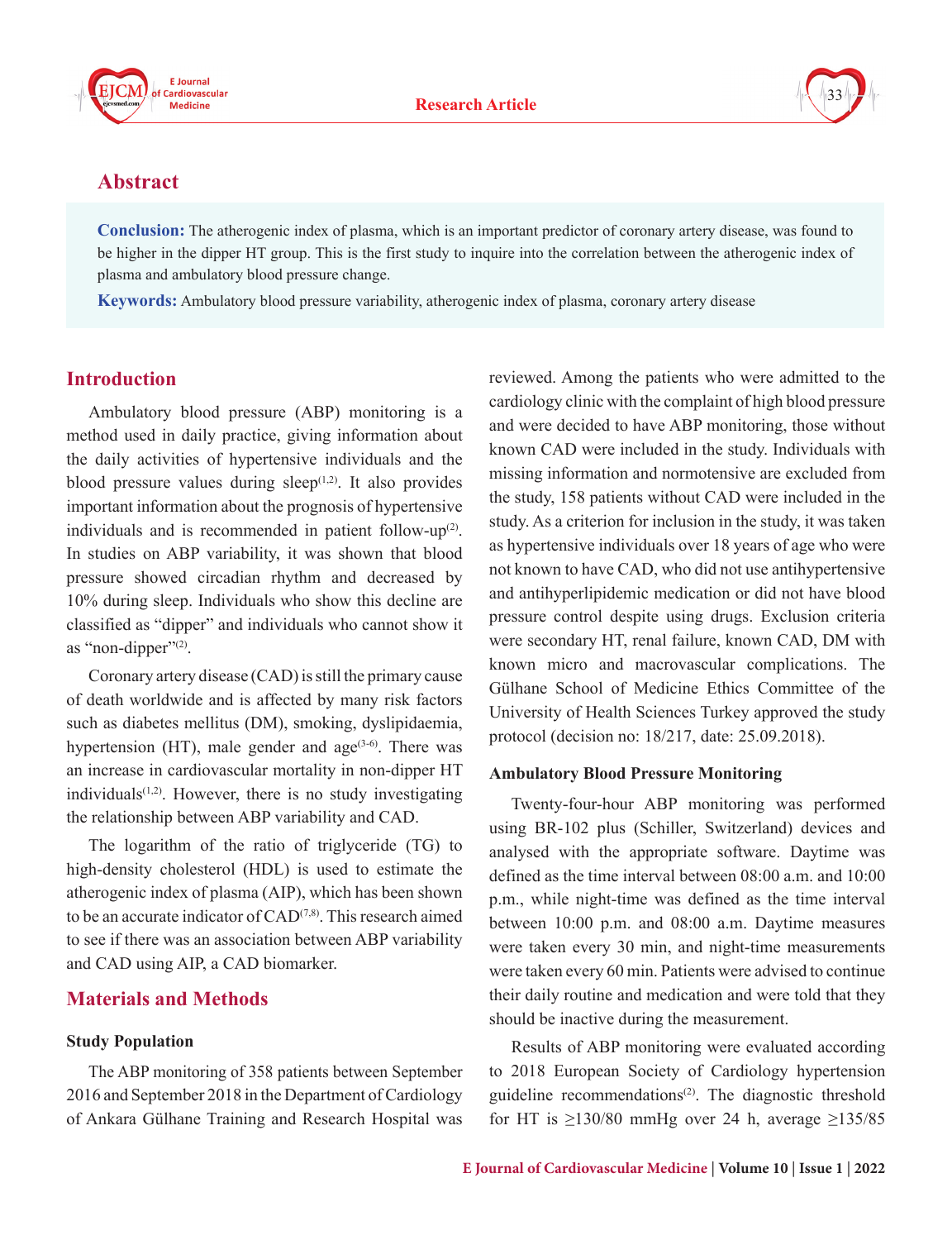



mmHg during the day, and average  $\geq$ 120/70 mmHg during the night (all comparable to office BP of  $\geq$ 140/90  $mmHg$ <sup>(2)</sup>. Patients are recognized as 'dippers' if their nocturnal blood pressure falls by more than 10% of the daytime average blood pressure value, while less falls was accepted as non-dipper  $HT^{(2,9)}$ .

#### **Biochemical and Echocardiographic Examinations**

In the patients who participated in the trial, morning fasting blood was taken for routine biochemistry, lipid profile and hemogram tests. All the patients who participated in the study were screened with transthoracic echocardiography (Vivid 7, Wipro GE Health Care, GE Medical Systems Inc., Chicago, USA). The echocardiographic evaluation was performed according to the American Society of Echocardiography's recommendations<sup>(10)</sup>. Echocardiographic measurements were performed at the end of expiration with patients in the standard left lateral decubitus position. Interventricular septum and posterior wall thickness, as well as ascending aorta measurements, were taken at the end-diastolic phase. The modified biplane Simpson technique was used to determine the left ventricular ejection fraction (LVEF). In the parasternal long-axis view, the aortic diameter was measured. The formula 2xposterior wall thickness/ end-diastolic diameter was used to compute relative wall thickness $(10)$ .

#### **Statistical Analysis**

The SPSS program was used to perform all statistical analyses (version 20.0 for Windows, SPSS Inc. Chicago, IL). The data were compared in terms of the groups and evaluated by a normal distribution of the Shapiro-Wilk test and QQ plots. Continuous variables with normal distribution were represented as mean  $\pm$  standard deviation, not normal distribution was given median and interquartile range (IQR) and categorical variables were given as percentages. The Student's t-test was used to analyze continuous variables with a normal distribution. To compare numerical variables between the two groups, the paired sample t-test and Mann-Whitney U test were

used. To compare categorical variables between the two groups, the chi-square test was performed. Multiple logistic regression analysis was used to analyze statistically significant outcomes in univariate analysis. A p-value of <0.05 was considered statistically significant.

## **Results**

The study involved 158 hypertensive patients. The dipper HT group consisted of 49 individuals, while the non-dipper HT group consisted of 109 patients. Although both groups had similar clinical characteristics in terms of female gender and previous HT diagnosis, the dipper HT group had more diabetes patients (36.7% vs. 13.8% p<0.001). The median age of the participants was statistically significantly higher in the non-dipper HT group [44 (22) vs. 50.5 (17.3), p=0.022] (Table 1). In both the dipper HT and non-dipper HT groups, the mean 24-hour blood pressure was similar. Daytime systolic and diastolic blood pressure averages were considerably higher in the dipper HT group, while nighttime systolic and diastolic blood pressure mean values were significantly higher in the non-dipper HT group (Table 1). Of the patients participating in the study, 70 (44.32%) had a previous diagnosis of HT. Forty-eight (68.6%) of those with the previously diagnosed HT were in the nondipper HT group, and 22 (31.4%) were in the dipper HT group. Forty-five (64.28%) patients with HT were taking monotherapy (100% ACE inh/ARB). Of the 45 patients who received monotherapy, 18 were in the dipper HT group and 27 were in the non-dipper HT group. Twentyfive patients (35.72%) were on dual combination therapy. Of the patients who were taking combination therapy, 18 (72%) were taking ACE inh/ARB blocker-calcium channel blocker combination, and 7 (28%) were taking ACE inh/ARB blocker-diuretic combination.

In routine laboratory examination, serum creatinine, hemoglobin, TG, low-density cholesterol, total cholesterol, HDL, red cell distribution width (RDW), levels were found to be similar in both groups (Table 2). The dipper-HT group had considerably higher AIP than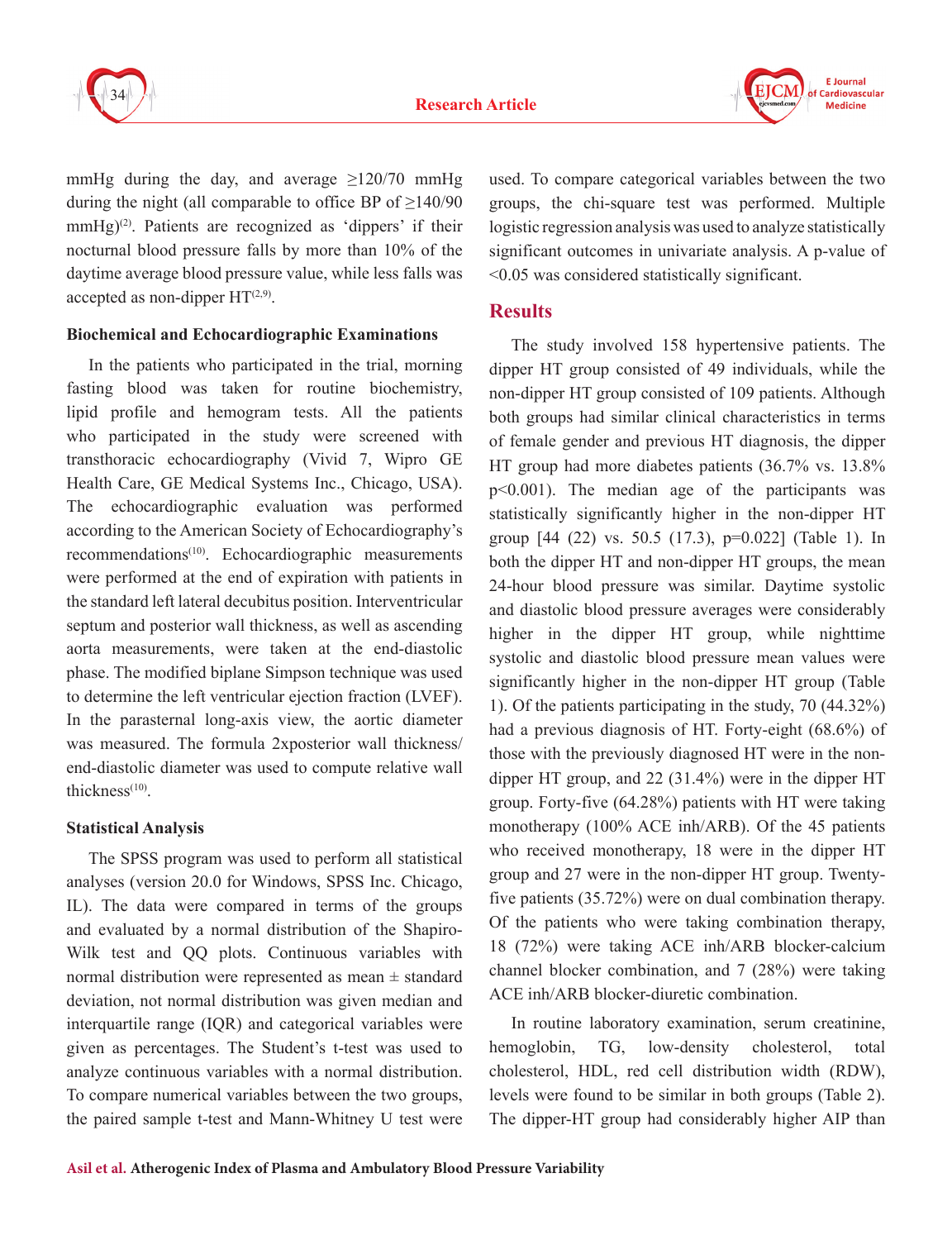

the non-dipper HT group  $(0.250 \pm 0.262 \text{ vs. } 0.141 \pm 0.262)$ , p=0,017) (Table 2).

In the echocardiographic evaluation, both groups had similar LV ejection fraction, left atrial diameter, and relative wall thickness, but the ascending aortic diameter was considerably greater in the non-dipper HT group (Table 3).

Multiple logistic regression analysis was used to evaluate statistically significant outcomes in univariate analysis. As a result, any variables did not accomplish statistical significance (Table 4).

### **Discussion**

In this study, the relationship between ABP variability and AIP that is a marker of CAD was investigated and the AIP was found significantly higher in dipper HT individuals. In the previous studies, inflammatory markers

**Table 1.** Basal demographic and blood pressure characteristics

such as RDW and MPV, which were found to be higher in non-dipper HT, were similar in the dipper and non-dipper  $HT$  group<sup> $(11,12)$ </sup>. In contrast to our initial hypothesis and expectations in our study, the AIP level was found to be higher in the dipper HT group.

ABP monitoring gives more information on mean blood pressure, blood pressure variability and diurnal variations in HT according to office and home measurements $(13,14)$ . Many studies have also revealed that it is more directly associated with target organ damage $(13,14)$ . The current European Society of Cardiology Hypertension Guideline recommends ABP monitoring for HT diagnosis and therapy $(2)$ .

In normal and hypertensive individuals, blood pressure tends to fall during sleep. Hypertensive individuals whose blood pressure falls less than 10% during sleep are classified as non-dipper, whereas individuals with

| www.comparatively.compared with procedure characteristics |                                        |                                      |         |  |  |  |
|-----------------------------------------------------------|----------------------------------------|--------------------------------------|---------|--|--|--|
|                                                           | <b>Dipper hypertension</b><br>$(n=49)$ | Non-dipper hypertension<br>$(n=109)$ | p-value |  |  |  |
| Age, (years) (IQR)                                        | 44 (22)                                | 50.5(17.3)                           | 0.022   |  |  |  |
| Women, (n)                                                | 17 (34.7%)                             | 45 (41.3%)                           | 0.433   |  |  |  |
| Diabetes Mellitus, (n)                                    | 18 (36.7%)                             | 15 (13.8%)                           | 0.001   |  |  |  |
| Diagnose of previous hypertension, (n)                    | $21(42.6\%)$                           | 49 (44.9%)                           | 0.312   |  |  |  |
| 24-h Ambulatory SBP, mmHg                                 |                                        |                                      |         |  |  |  |
| Mean ± SD<br>Median (IQR)                                 | 138.16±16.00<br>136.00 (20.5)          | 137.03±16.99<br>133.00 (20.50)       | 0.475   |  |  |  |
| 24-h Ambulatory DBP, mmHg                                 |                                        |                                      |         |  |  |  |
| Mean ± SD<br>Median (IQR)                                 | 84.53±9.60<br>84.00 (11.50)            | 84.33±12.09<br>82.00 (14.00)         | 0.423   |  |  |  |
| Daytime SBP, mmHg                                         |                                        |                                      |         |  |  |  |
| Mean ± SD<br>Median (IQR)                                 | 143.16±15.10<br>141.00(23.50)          | 137.80±17.20<br>133.00 (17.50)       | 0.015   |  |  |  |
| Daytime DBP, mmHg                                         |                                        |                                      |         |  |  |  |
| Mean ± SD<br>Median (IQR)                                 | 89.20±9.47<br>88.00 (11.00)            | 85.66±12.65<br>83.00 (13.50)         | 0.004   |  |  |  |
| Night-time SBP, mmHg                                      |                                        |                                      |         |  |  |  |
| Mean ± SD<br>Median (IQR)                                 | 119.67±21.20<br>123.00 (19.50)         | 135.55±17.99<br>131.00 (21.50)       | < 0.001 |  |  |  |
| Night-time DBP, mmHg                                      |                                        |                                      |         |  |  |  |
| Mean ± SD<br><b>Median (IQR)</b>                          | 72.02±9.71<br>71.00 (12.50)            | 81.66±11.90<br>79.00 (16.00)         | < 0.001 |  |  |  |
|                                                           |                                        |                                      |         |  |  |  |

*Significant p-values are shown in bold.*

*SBP: Systolic blood pressure, DBP: Diastolic blood pressure, SD: Standard deviation, IQR: Interquartile range, n: Number*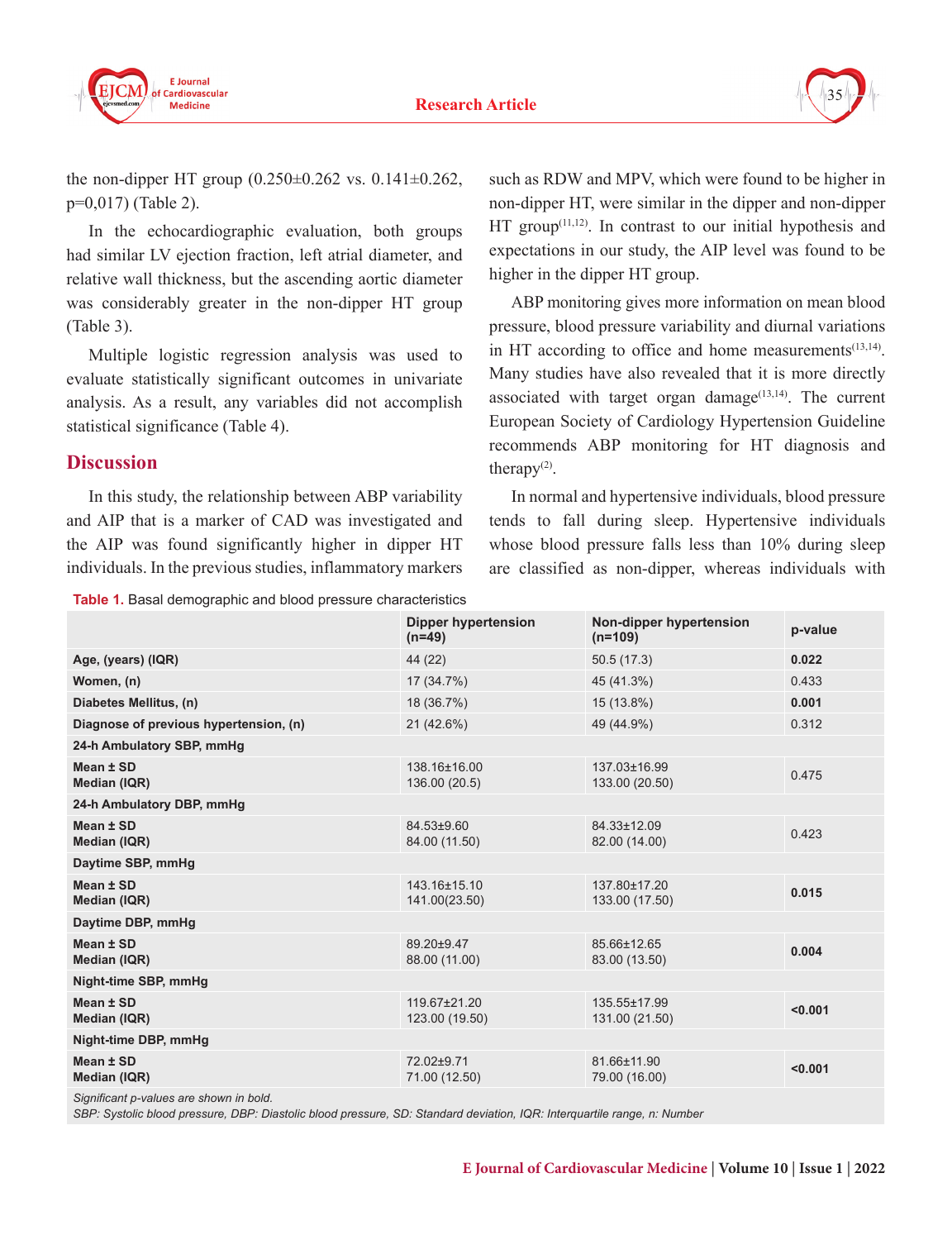



 $10\%$  or more are classified as dipper hypertensive<sup>(1,2,9)</sup>. Non-dipper HT is associated with sleep disturbances, obstructive sleep apnea, obesity, excessive salt intake in salt-sensitive people, orthostatic hypotension, autonomic dysfunction, chronic renal disease, diabetic neuropathy, and old  $age^{(9)}$ . According to the literature, night-time

|                                              | Dipper<br>hypertension<br>$(n=49)$                       | Non-dipper<br>hypertension<br>(n=109) | p-value |  |  |  |  |
|----------------------------------------------|----------------------------------------------------------|---------------------------------------|---------|--|--|--|--|
| Creatinine, (mg/dL)                          |                                                          |                                       |         |  |  |  |  |
| Mean ± SD<br>Median (IQR)                    | $0.97 + 0.19$<br>0.98(0.26)                              | $0.96 + 0.16$<br>0.95(0.21)           | 0.931   |  |  |  |  |
| White blood cell, (10 <sup>3</sup> cells/µL) |                                                          |                                       |         |  |  |  |  |
| Mean ± SD<br>Median (IQR)                    | 8.06±1.73<br>7.60 (2.63)                                 | 7.47±1.95<br>7.20(2.30)               | 0.036   |  |  |  |  |
| Hemoglobin, (g/dL)                           |                                                          |                                       |         |  |  |  |  |
| Mean ± SD<br>Median (IQR)                    | 14.86±1.52<br>14.52±1.67<br>14.80 (2.30)<br>14.60 (2.40) |                                       | 0.236   |  |  |  |  |
| Platelet, (10 <sup>3</sup> cells/µL)         |                                                          |                                       |         |  |  |  |  |
| Mean ± SD<br>Median (IQR)                    | 275.47±58.18<br>265.00 (61.00)                           | 263.63±71.86<br>260.50 (88.75)        | 0.180   |  |  |  |  |
| MPV, (fL)                                    |                                                          |                                       |         |  |  |  |  |
| Mean ± SD<br>Median (IQR)                    | $9.12 \pm 1.07$<br>9.10(1.50)                            | $9.39 + 1.27$<br>9.25(1.27)           | 0.211   |  |  |  |  |
| RDW, (fL)                                    |                                                          |                                       |         |  |  |  |  |
| Mean ± SD<br>Median (IQR)                    | 13.49±1.77<br>13.30 (0.85)                               | $13.54 \pm 1.23$<br>13.40 (1.00)      | 0.594   |  |  |  |  |
| Total cholesterol, (mg/dL)                   |                                                          |                                       |         |  |  |  |  |
| Mean ± SD<br>Median (IQR)                    | 209.98±54.46<br>209.00 (64.50)                           | 208.00±45.62<br>206.00 (55.50)        | 0.813   |  |  |  |  |
| LDL cholesterol, (mg/dL)                     |                                                          |                                       |         |  |  |  |  |
| Mean ± SD<br>Median (IQR)                    | 130.39±47.44<br>124.00 (60.00)                           | 128.35±40.71<br>131.00 (52.00)        | 0.784   |  |  |  |  |
| Triglyceride, (mg/dL)                        |                                                          |                                       |         |  |  |  |  |
| Mean ± SD<br>Median (IQR)                    | 188.06±83.60<br>184.00 (119.50)                          | 170.36±97.79<br>142.00 (102.00)       | 0.067   |  |  |  |  |
| HDL cholesterol, (mg/dL)                     |                                                          |                                       |         |  |  |  |  |
| Mean ± SD<br>Median (IQR)                    | 43.14±8.84<br>41.00 (14.50)                              | 47.90±11.52<br>46.00 (16.50)          | 0.14    |  |  |  |  |
| Atherogenic index of plasma                  |                                                          |                                       |         |  |  |  |  |
| Mean ± SD<br>Median (IQR)                    | $0.250 \pm 0.262$<br>0.233(0.357)                        | $0.141 \pm 0.262$<br>0.111(0.331)     | 0.017   |  |  |  |  |

**Table 2.** Routine laboratory examination of patient groups

*Significant p-values are shown in bold.*

*MPV: Mean platelet volume, RDW: Red cell distribution width, LDL: Low density lipoprotein, HDL: High density lipoprotein, SD: Standard deviation, IQR: Interquartile range, n: Number*

blood pressure is a stronger predictor of outcomes than daytime blood pressure, and patients with a lower nighttime blood pressure reduction had a higher cardiovascular risk $(2,9)$ . Surprisingly, there is some evidence that persons with significant night-time blood pressure dipping are at increased risk $(15)$ . Non-dipper HT is related to an increase in end organ damage. In non-dipper HT, according to dipper HT; impaired cognitive functions, increased brain atrophy and silent cranial infarction, increase in renal albuminuria, low glomerular filtration rate and decrease in sodium excretion was reported<sup>(9,16-19)</sup>.

Many small studies show a relationship between non-dipper HT and left ventricular hypertrophy (LVH), ventricular arrhythmia, and aortic dilatation<sup>(20-22)</sup>. Nondipper HT is relevant to increased myocardial ischemia in patients with known CAD<sup>(23)</sup>. There is an increase in

|                |  | Table 3. Comparison of echocardiographic parameters of |  |
|----------------|--|--------------------------------------------------------|--|
| patient groups |  |                                                        |  |

|                           | <b>Dipper</b><br>hypertension<br>$(n=49)$ | Non-dipper<br>hypertension<br>$(n=109)$ | p-value |  |  |  |
|---------------------------|-------------------------------------------|-----------------------------------------|---------|--|--|--|
| LVEF, %                   |                                           |                                         |         |  |  |  |
| Mean ± SD<br>Median (IQR) | 64.09±5.48<br>65.00(0)                    | 63.30±6.65<br>65.00 (0.75)              | 0.477   |  |  |  |
| LA diameter, (mm)         |                                           |                                         |         |  |  |  |
| Mean ± SD<br>Median (IQR) | $36.58 + 4.63$<br>37.00 (5.00)            | $36.52{\pm}4.10$<br>36.00 (5.00)        | 0.906   |  |  |  |
| RWT. (fL)                 |                                           |                                         |         |  |  |  |
| Mean ± SD<br>Median (IQR) | $0.41 \pm 0.10$<br>0.40(0.12)             | $0.51 \pm 0.52$<br>0.44(0.10)           | 0.80    |  |  |  |
| Ascending aorta, (mm)     |                                           |                                         |         |  |  |  |
| Mean ± SD<br>Median (IQR) | 31.90±3.79<br>31.00 (4.75)                | $33.19 \pm 3.57$<br>33.00 (4.00)        | 0.049   |  |  |  |

*Significant p-values are shown in bold.*

LVEF: Left ventricular ejection fraction, LA: Left atrium, RWT: Relative wall *thickness, SD: Standard deviation, IQR: Interquartile range, n: Number*

**Table 4.** The result of multivariate logistic regression analysis for the prediction of non-dipper hypertension

|                             | <b>Beta</b> | Wald    | p-value |
|-----------------------------|-------------|---------|---------|
| Age                         | 0.017       | 1.390   | 0.238   |
| Diabetes mellitus           | $-1274$     | 3.500   | 0.061   |
| Ascending aorta             | 0.118       | 2 2 7 4 | 0.132   |
| Atherogenic index of plasma | $-0.448$    | 0.150   | 0.699   |
| White blood cell            | $-0.092$    | 0.599   | 0.439   |

**Asil et al. Atherogenic Index of Plasma and Ambulatory Blood Pressure Variability**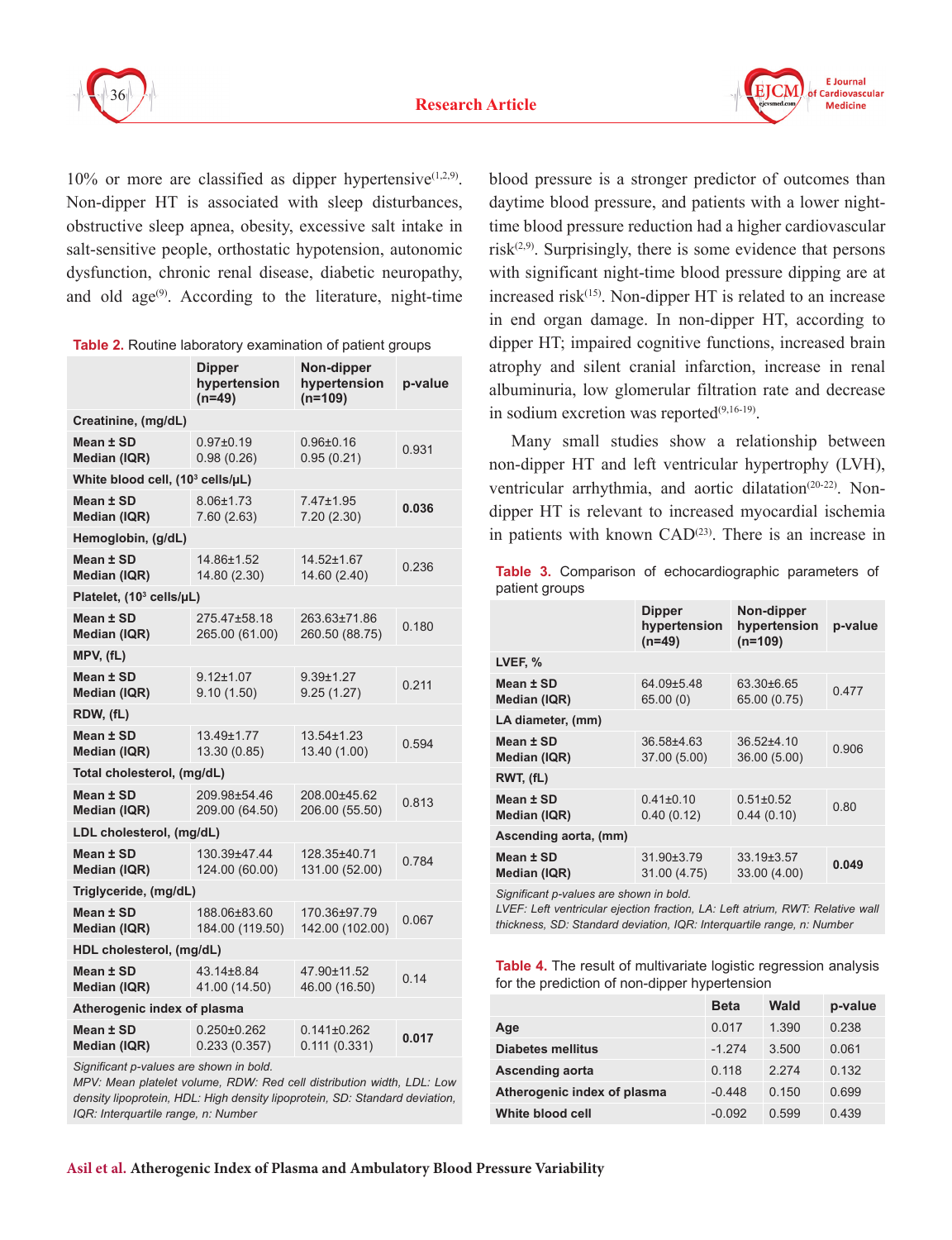

cardiovascular morbidity in non-dipper HT in registry studies<sup>(1,9,24)</sup>. In all these studies, cardiovascular death or morbidity was the primary endpoint and the relationship between increased CAD or newly developing myocardial infarction and ABP has not been investigated.

The logarithm of the ratio of TG to HDL is used to measure the  $AIP^{(7,8)}$ . A strong positive correlation was found between cholesterol esterification, lipoprotein particle size and apolipoprotein B extracted plasma $(7,8)$ . CAD has been demonstrated to be a strong predictor in observational large case-control studies(8). It is also related to increased all-cause death in elderly hypertensive women<sup>(25)</sup>. AIP has been proven as an independent marker of subclinical atherosclerosis in individuals with systemic lupus erythematosus $^{(26)}$ .

The main purpose of this study was to research the association between AIP and dipper and non-dipper HT in hypertensive patients without known CAD. The AIP was significantly higher in dipper hypertensives than in non-dipper groups  $(0.250 \pm 0.262 \text{ vs. } 0.141 \pm 0.262, \text{ p}$ 0.017). In previous studies, cardiovascular mortality and morbidity were higher in non-dipper HT individuals. However, in these studies, cardiovascular death was taken as the endpoint and no classification was made as death due to CAD or other cardiovascular causes. Nondipper HT may increase cardiovascular deaths by causing cardiac hypertrophy and arrhythmias, without increasing CAD. As a matter of fact, there was no difference in coronary blood flow between non-dipper and dipper HT individuals in the previous coronary flow reserve study $(27)$ .

Additionally, inflammatory markers such as RDW and MPV, which are thought to be related to CAD in individuals with non-dipper HT, were highlighted to be higher in many studies. In our study, these marker levels were similar in both groups. Here, it may be thought that non-dipper status at similar inflammatory levels does not lead to an additional increase in CAD<sup>(11,12)</sup>. There are also data showing that non-dipper HT is not correlated with carotid intima media thickness and LV hypertrophy<sup>(28)</sup>.

When the study groups were examined, it was observed that the rate of patients with DM was considerably higher in the dipper HT group. DM that has a definite relationship with atherosclerosis and TG levels Which is used calculating AIP, can be considered to cause a statistically significant increase in AIP in the dipper HT group.

In our study, relative wall thickness showing LV hypertrophy was similar in both groups. Although numerous studies have shown that the non-dipper HT group has a higher incidence of LV hypertrophy, this relationship is shown to be weak in this meta-analysis $(29)$ . These results indicate that small scale studies in the literature can be influenced by many factors and may have opposite results. Large-scale randomized control studies and meta-analysis data are of utmost importance in decision making.

#### **Study Limitations**

The most important limitation of our study is that the frequency of DM was unevenly distributed among the groups, and it was higher in the dipper HT group. The fact that the study is not prospective and has small patient groups is other important limitation. Additionally, new methods such as 3-dimensional echocardiography or cardiac magnetic resonance imaging were not used to evaluate LVH. The use of AIP that is indirect indicator of atherosclerosis and affected by many variables is among the limitations of the study.

#### **Conclusion**

In our study, the AIP, which is an indicator of atherosclerosis, was highlighted to be related to dipper HT in ABP monitoring. This is the first study to investigate the correlation between ABP monitoring and AIP.

#### **Ethics**

**Ethics Committee Approval:** Gülhane School of Medicine Ethics Committee of the University of Health Sciences Turkey approved the study protocol (date: 25.09.2018, decision no: 18/217).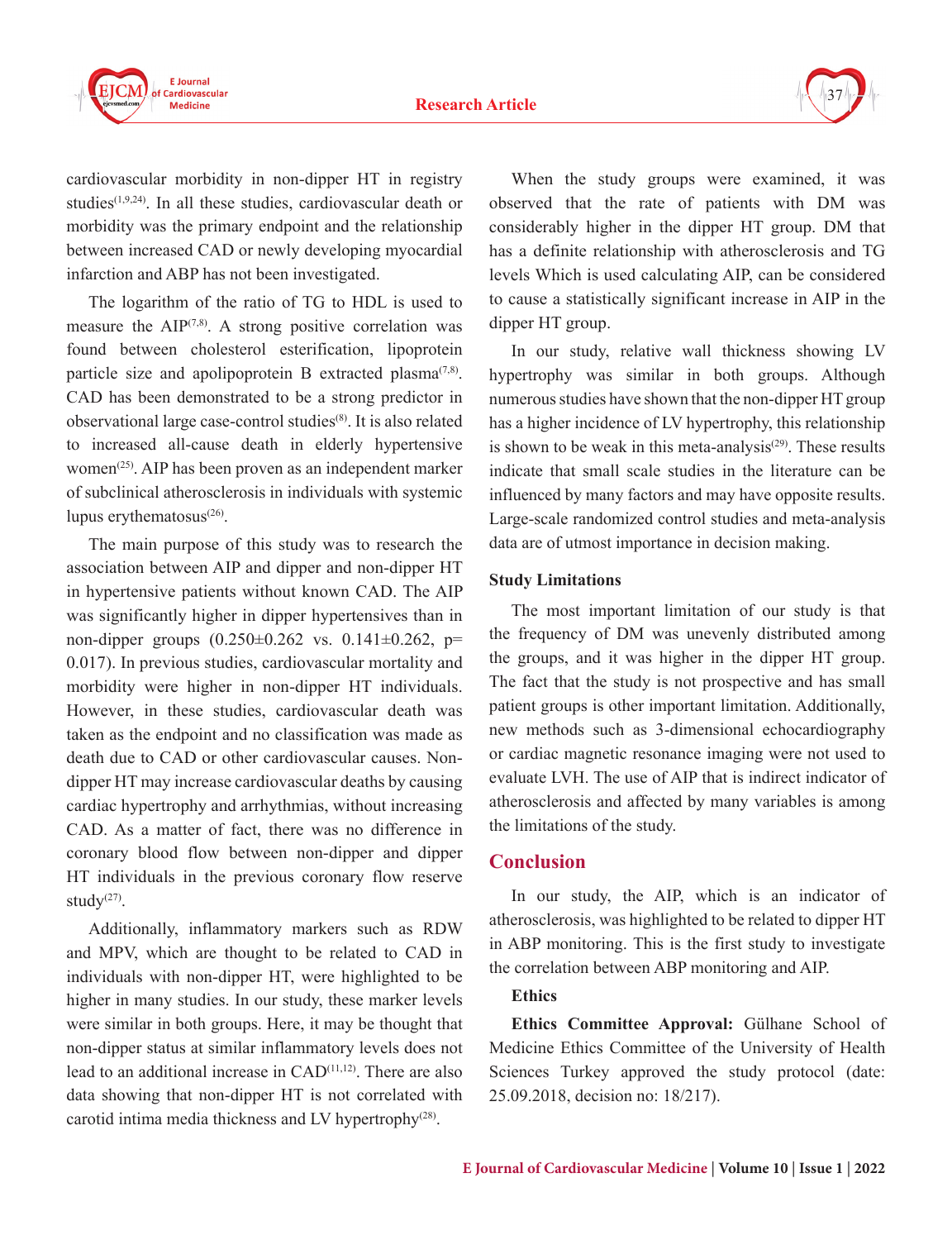



**Informed Consent:** Consent was obtained from all patients participating in the study.

**Peer-review:** Externally peer-reviewed.

#### **Authorship Contributions**

Concept: S.A., M.Ç., U.Ç.Y., Design: S.A., Data Collection and/or Processing: Ö.E., H.T., Analysis and/ or Interpretation: V.Ö.B., Literature Search: S.A., V.Ö.B., M.Ç., Writing: S.A., U.Ç.Y.

**Conflict of Interest:** The authors report no financial relationships or conflicts of interest regarding the content herein.

**Financial Disclosure:** This research received no specific grant from any funding agency.

#### **References**

- 1. Verdecchia P, Porcellati C, Schillaci G, et al. Ambulatory blood pressure. An independent predictor of prognosis in essential hypertension. Hypertension 1994;24:793-801.
- 2. Williams B, Mancia G, Spiering W, et al. 2018 ESC/ESH Guidelines for the management of arterial hypertension. Eur Heart J 2018;39:3021- 104.
- 3. Go AS, Mozaffarian D, Roger VL, et al. Heart disease and stroke statistics--2014 update: a report from the American Heart Association. Circulation 2014;129:e28-e292.
- 4. Mora S, Buring JE, Ridker PM, Cui Y. Association of high-density lipoprotein cholesterol with incident cardiovascular events in women, by low-density lipoprotein cholesterol and apolipoprotein B100 levels: a cohort study. Ann Intern Med 2011;155:742-50.
- 5. Avitabile NA, Banka A, Fonseca VA. Glucose control and cardiovascular outcomes in individuals with diabetes mellitus: lessons learned from the megatrials. Heart Fail Clin 2012;8:513-22.
- 6. Smith SC Jr, Benjamin EJ, Bonow RO, et al. AHA/ACCF Secondary Prevention and Risk Reduction Therapy for Patients with Coronary and other Atherosclerotic Vascular Disease: 2011 update: a guideline from the American Heart Association and American College of Cardiology Foundation. Circulation 2011;124:2458-73.
- 7. Dobiasova M, Frohlich J. The plasma parameter log (TG/HDL-C) as an atherogenic index: correlation with lipoprotein particle size and esterification rate in apoB-lipoprotein-depleted plasma (FER(HDL)). Clin Biochem 2001;34:583-8.
- 8. Cai G, Shi G, Xue S, Lu W. The atherogenic index of plasma is a strong and independent predictor for coronary artery disease in the Chinese Han population. Medicine (Baltimore) 2017;96:e8058.
- 9. O'brien E, Parati G, Stergiou G, et al. European Society of Hypertension position paper on ambulatory blood pressure monitoring. Hypertension 2013;31:1731-68.
- 10. Lang RM, Badano LP, Mor-Avi V, et al. Recommendations for cardiac chamber quantification by echocardiography in adults: an update from the American Society of Echocardiography and the European Association of Cardiovascular Imaging. J Am Soc Echocardiogr 2015;28:1-39.e14.
- 11. Ozcan F, Turak O, Durak A, et al. Red cell distribution width and inflammation in patients with non-dipper hypertension. Blood Press 2013;22:80-5.
- 12. Surgit O, Erturk M, Akgul O, et al. Assessment of mean platelet volume and soluble CD40 ligand levels in patients with non-dipper hypertension, dippers and normotensives. Clin Exp Hypertens 2015;37:70-4.
- 13. Kanbay M, Turkmen K, Ecder T, Covic A. Ambulatory blood pressure monitoring: from old concepts to novel insights. Int Urol Nephrol 2012;44:173-82.
- 14. Drayer JI, Weber MA, DeYoung JL. BP as a determinant of cardiac left ventricular muscle mass. Arch Intern Med 1983;143:90-2.
- 15. Salles GF, Reboldi G, Fagard RH, et al. Prognostic effect of the nocturnal blood pressure fall in hypertensive patients: the ambulatory blood pressure collaboration in patients with hypertension (ABC-H) meta-analysis. Hypertension 2016:HYPERTENSIONAHA. 115.06981.
- 16. Shimada K, Kawamoto A, Matsubayashi K, Nishinaga M, Kimura S, Ozawa T. Diurnal blood pressure variations and silent cerebrovascular damage in elderly patients with hypertension. J Hypertens 1992;10:875-8.
- 17. Nagai M, Hoshide S, Ishikawa J, Shimada K, Kario K. Ambulatory blood pressure as an independent determinant of brain atrophy and cognitive function in elderly hypertension. J Hypertens 2008;26:1636-41.
- 18. Fujii T, Uzu T, Nishimura M, et al. Circadian rhythm of natriuresis is disturbed in nondipper type of essential hypertension. Am J Kidney Dis 1999;33:29-35.
- 19. Redon J, Liao Y, Lozano JV, Miralles A, Pascual JM, Cooper RS. Ambulatory blood pressure and microalbuminuria in essential hypertension: role of circadian variability. J Hypertens 1994;12:947-53.
- 20. Schillaci G, Verdecchia P, Borgioni C, et al. Association between persistent pressure overload and ventricular arrhythmias in essential hypertension. Hypertension 1996;28:284-9.
- 21. Palatini P, Penzo M, Racioppa A, et al. Clinical relevance of nighttime blood pressure and of daytime blood pressure variability. Arch Intern Med 1992;152:1855-60.
- 22. Karaagac K, Vatansever F, Tenekecioglu E, et al. The Relationship between Non-Dipper Blood Pressure and Thoracic Aortic Diameter in Metabolic Syndrome. Eurasian J Med 2014;46:120-5.
- 23. Kurpesa M, Trzos E, Drozdz J, Bednarkiewicz Z, Krzeminska-Pakula M. Myocardial ischemia and autonomic activity in dippers and non-dippers with coronary artery disease: assessment of normotensive and hypertensive patients. Int J Cardiol 2002;83:133-42.
- 24. Mancia G, Bombelli M, Facchetti R, et al. Long-term prognostic value of blood pressure variability in the general population: results of the Pressioni Arteriose Monitorate e Loro Associazioni Study. Hypertension 2007;49:1265-70.
- 25. Bendzala M, Sabaka P, Caprnda M, et al. Atherogenic index of plasma is positively associated with the risk of all-cause death in elderly women : A 10-year follow-up. Wien Klin Wochenschr 2017;129:793-8.